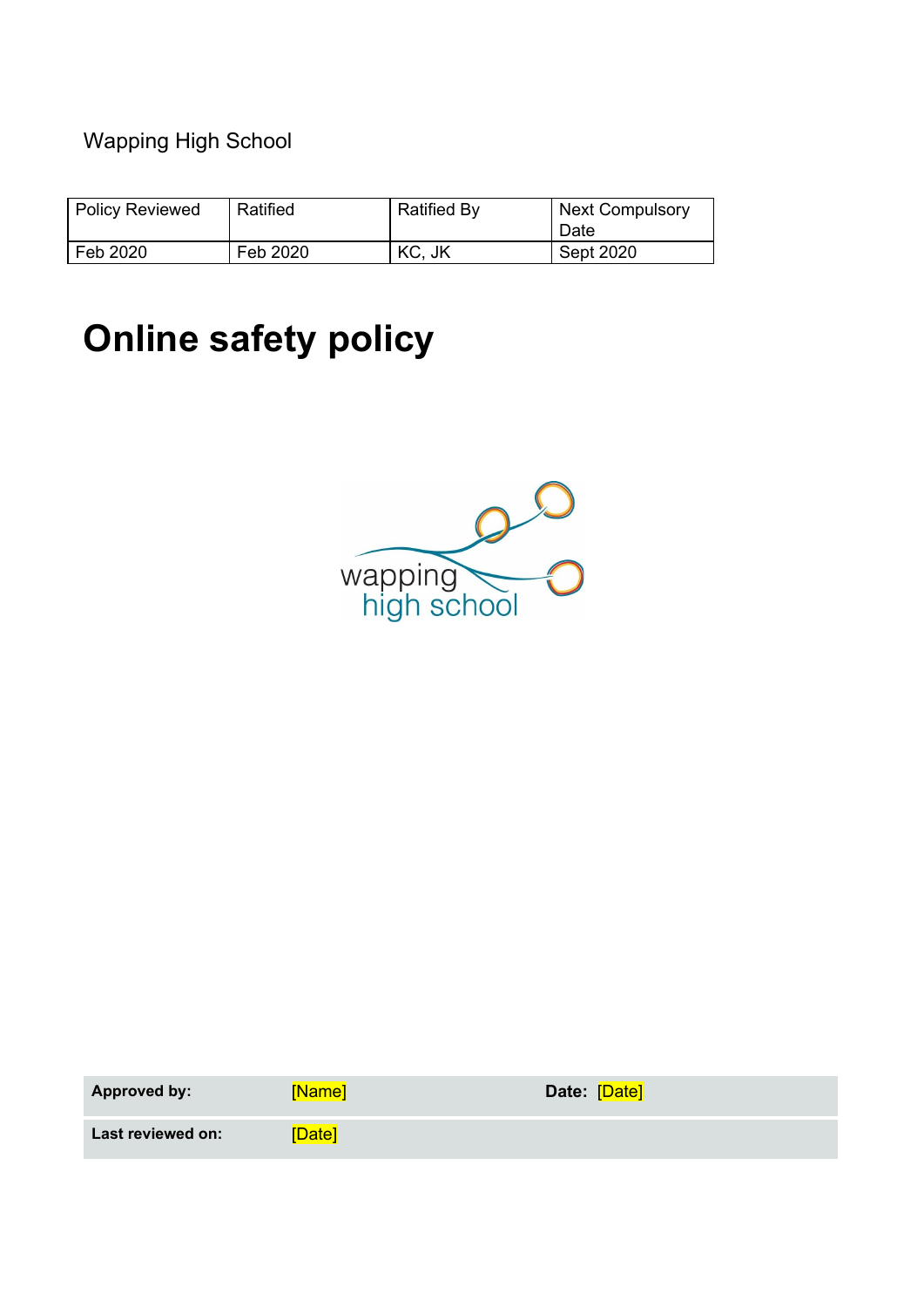**Next review due by:** [Date]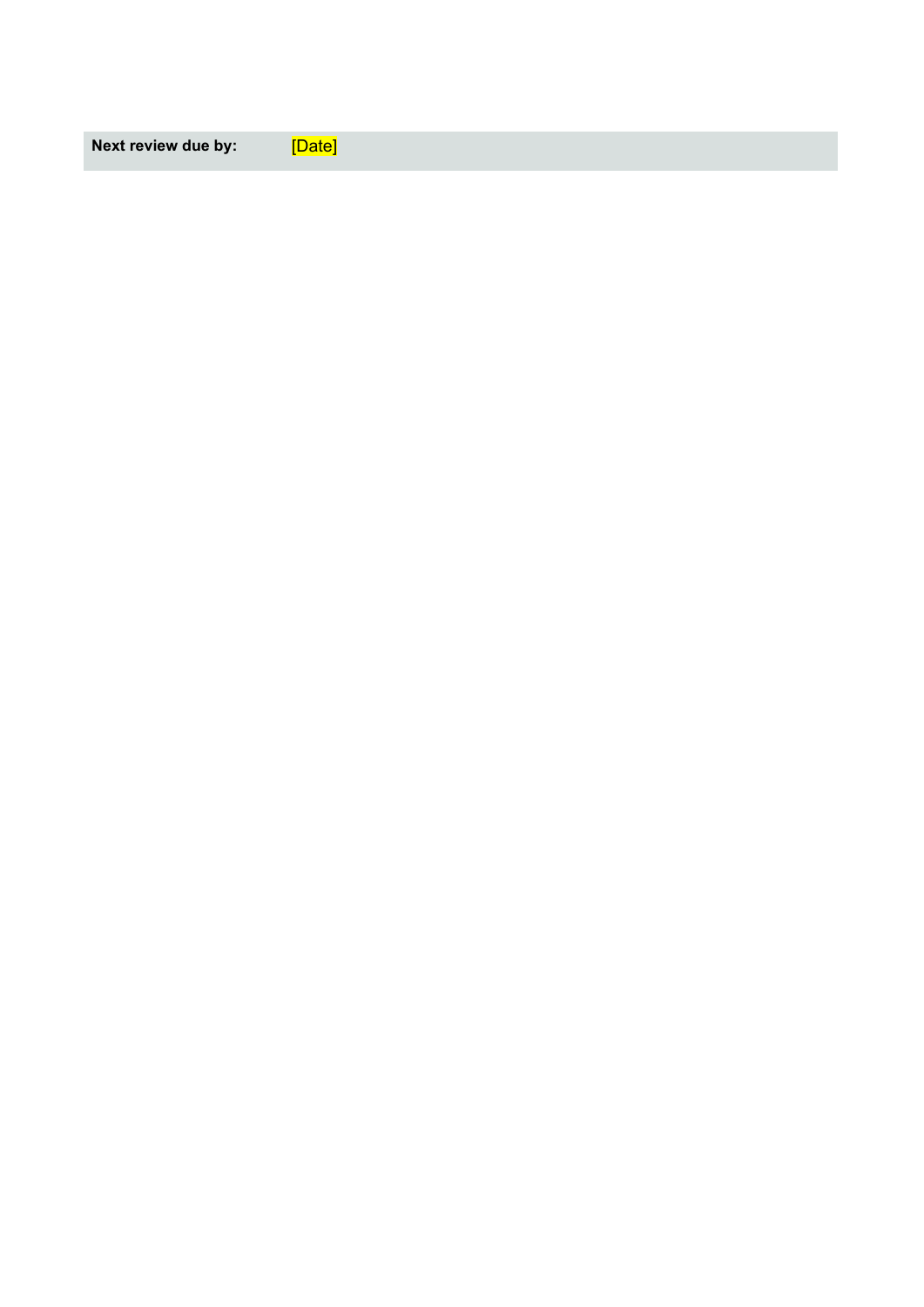# **Contents**

| 1. Aims                                                                           | 3              |
|-----------------------------------------------------------------------------------|----------------|
| 2. Legislation and guidance                                                       | 3              |
| 3. Roles and responsibilities                                                     | 4              |
| 4. Educating pupils about online safety                                           | 5              |
| 5. Educating parents about online safety                                          | $\overline{7}$ |
| 6. Cyber-bullying                                                                 | 7              |
| 7. Acceptable use of the internet in school                                       | 8              |
| 8. Pupils using mobile devices in school                                          | 8              |
| 9. Staff using work devices outside school                                        | 9              |
| 10. How the school will respond to issues of misuse                               | 9              |
| 11. Training                                                                      | 9              |
| 12. Monitoring arrangements                                                       | 9              |
| 13. Links with other policies                                                     | 10             |
| Appendix 1: EYFS and KS1 acceptable use agreement (pupils and parents/carers)     | 11             |
| Appendix 2: KS2, KS3 and KS4 acceptable use agreement (pupils and parents/carers) | 12             |
| Appendix 3: acceptable use agreement (staff, governors, volunteers and visitors)  | 13             |
| Appendix 4: online safety training needs – self audit for staff                   | 14             |
| Appendix 5: online safety incident report log                                     | 15             |
|                                                                                   |                |

## <span id="page-2-0"></span>**1. Aims**

Our school aims to:

- Have robust processes in place to ensure the online safety of pupils, staff, volunteers and governors
- Deliver an effective approach to online safety, which empowers us to protect and educate the whole school community in its use of technology
- <span id="page-2-1"></span>● Establish clear mechanisms to identify, intervene and escalate an incident, where appropriate

# **2. Legislation and guidance**

This policy is based on the Department for Education's (DfE) statutory safeguarding guidance, [Keeping](https://www.gov.uk/government/publications/keeping-children-safe-in-education--2) Children Safe in [Education,](https://www.gov.uk/government/publications/keeping-children-safe-in-education--2) and its advice for schools on:

- [Teaching](https://www.gov.uk/government/publications/teaching-online-safety-in-schools) online [s](https://www.gov.uk/government/publications/preventing-and-tackling-bullying)afety in schools
- [Preventing](https://www.gov.uk/government/publications/preventing-and-tackling-bullying) and tackling bullying and [cyber-bullying:](https://www.gov.uk/government/publications/preventing-and-tackling-bullying) advice for headteachers and school staff
- [[Relationships](https://www.gov.uk/government/publications/relationships-education-relationships-and-sex-education-rse-and-health-education) and sex education
- Searching, screening and [confiscation](https://www.gov.uk/government/publications/searching-screening-and-confiscation)

It also refers to the Department's guidance on protecting children from [radicalisation.](https://www.gov.uk/government/publications/protecting-children-from-radicalisation-the-prevent-duty)

It reflects existing legislation, including but not limited to the [Education](https://www.legislation.gov.uk/ukpga/1996/56/contents) Act 1996 (as amended), the [Education](https://www.legislation.gov.uk/ukpga/2006/40/contents) and [Inspections](https://www.legislation.gov.uk/ukpga/2006/40/contents) Act 2006 and the [Equality](https://www.legislation.gov.uk/ukpga/2010/15/contents) Act 2010. In addition, it reflects the [Education](http://www.legislation.gov.uk/ukpga/2011/21/contents/enacted) Act 2011, which has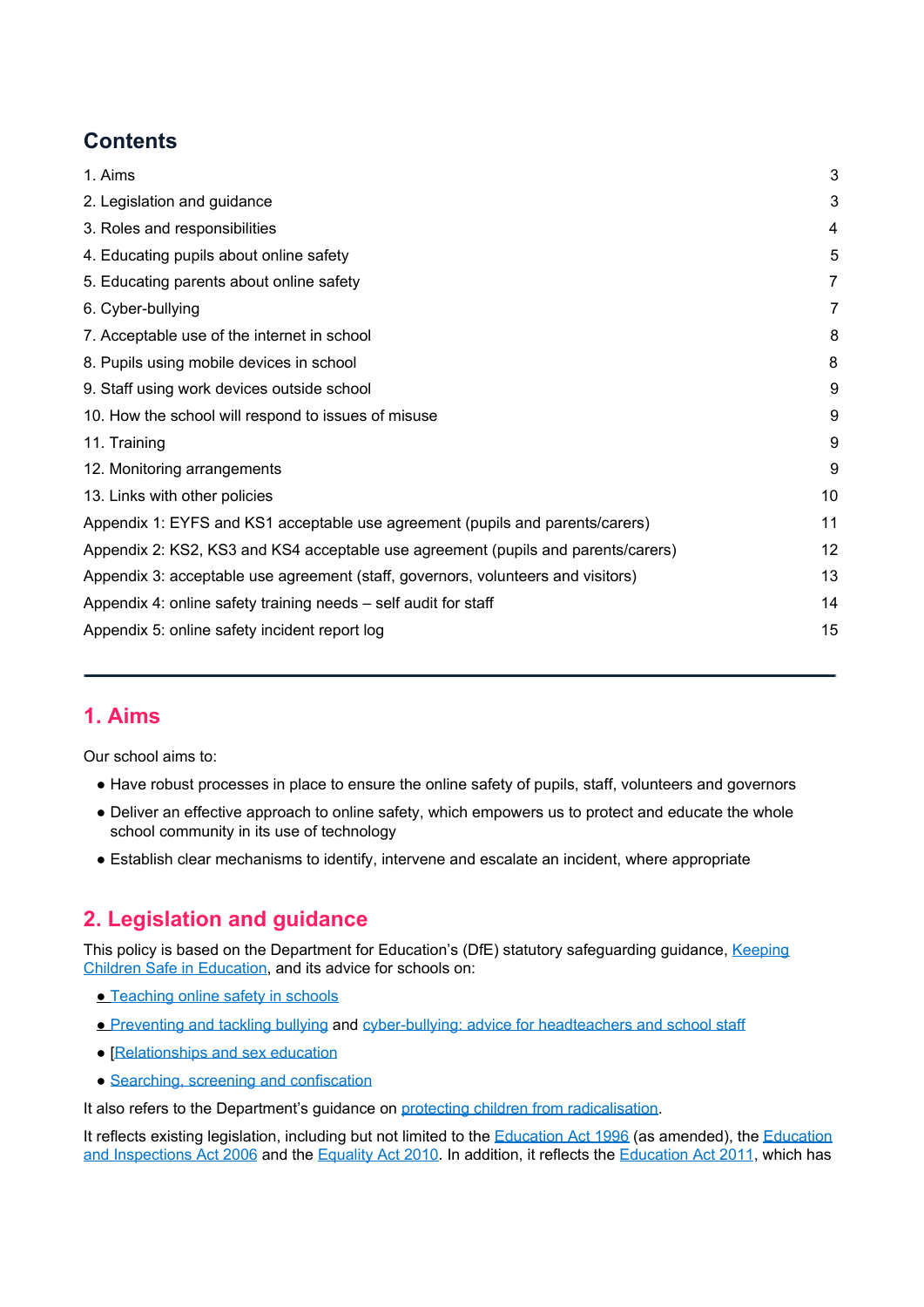given teachers stronger powers to tackle cyber-bullying by, if necessary, searching for and deleting inappropriate images or files on pupils' electronic devices where they believe there is a 'good reason' to do so.

Maintained schools and academies that follow the National Curriculum insert:

The policy also takes into account the National Curriculum computing programmes of study.

<span id="page-3-0"></span>Academies, including free schools, if applicable, add/amend: This policy complies with our funding agreement and articles of association.

## **3. Roles and responsibilities**

#### **3.1 The governing board**

The governing board has overall responsibility for monitoring this policy and holding the headteacher to account for its implementation.

The governing board will co-ordinate regular meetings with appropriate staff to discuss online safety, and monitor online safety logs as provided by the designated safeguarding lead (DSL).

The governor who oversees online safety is Jake Kemp.

All governors will:

- Ensure that they have read and understand this policy
- Agree and adhere to the terms on acceptable use of the school's ICT systems and the internet (appendix 3)

#### **3.2 The headteacher**

The headteacher is responsible for ensuring that staff understand this policy, and that it is being implemented consistently throughout the school.

#### **3.3 The designated safeguarding lead**

Details of the school's DSL and deputies are set out in our child protection and safeguarding policy as well relevant job descriptions.

The DSL takes lead responsibility for online safety in school, in particular:

- Supporting the headteacher in ensuring that staff understand this policy and that it is being implemented consistently throughout the school
- Working with the headteacher, ICT manager and other staff, as necessary, to address any online safety issues or incidents
- Ensuring that any online safety incidents are logged (see appendix 5) and dealt with appropriately in line with this policy
- Ensuring that any incidents of cyber-bullying are logged and dealt with appropriately in line with the school behaviour policy
- Updating and delivering staff training on online safety (appendix 4 contains a self-audit for staff on online safety training needs)
- Liaising with other agencies and/or external services if necessary
- Providing regular reports on online safety in school to the headteacher and/or governing board

This list is not intended to be exhaustive.

#### **3.4 The ICT manager**

The ICT manager is responsible for: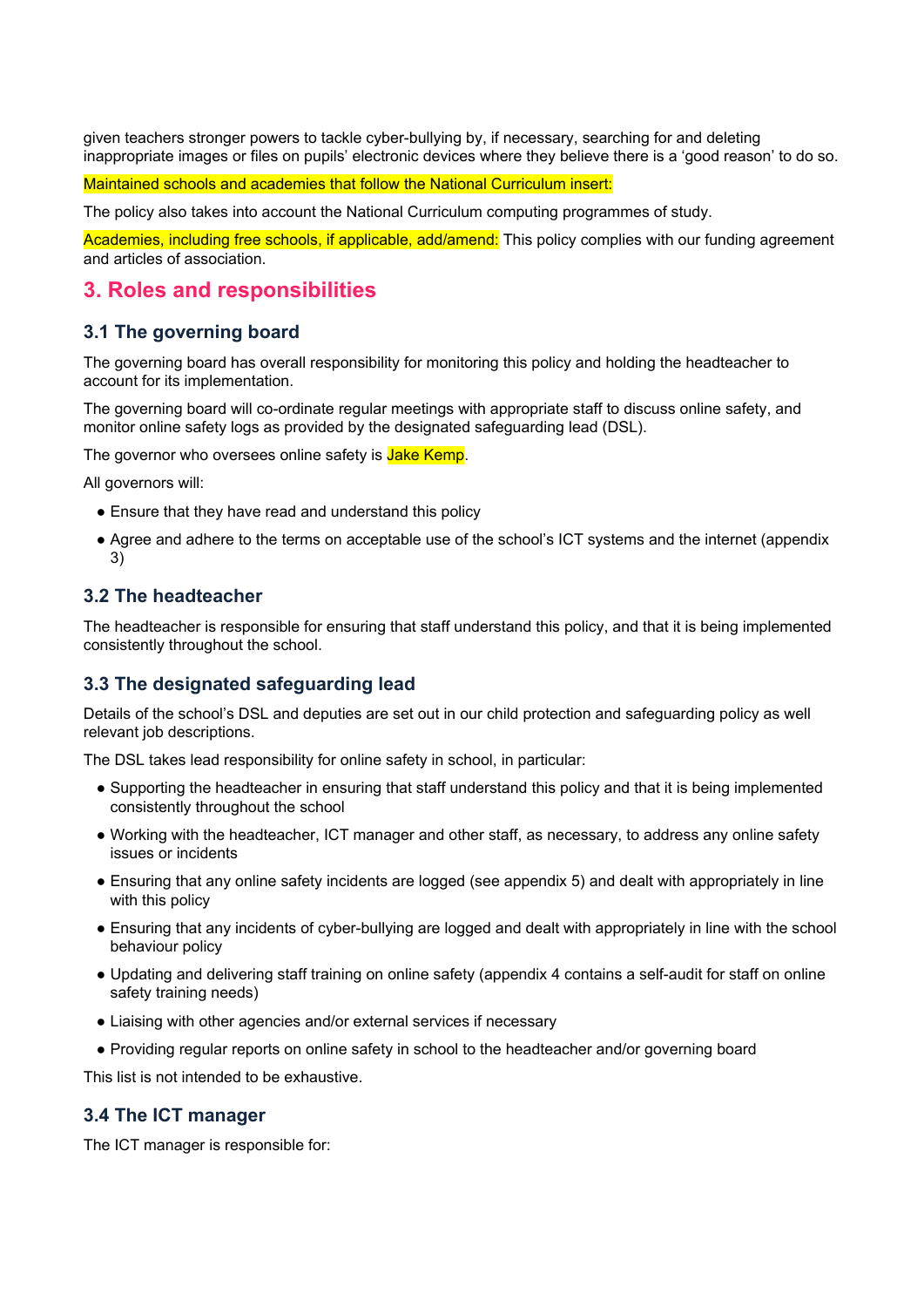- Putting in place appropriate filtering and monitoring systems, which are updated on a regular basis and keep pupils safe from potentially harmful and inappropriate content and contact online while at school, including terrorist and extremist material
- Ensuring that the school's ICT systems are secure and protected against viruses and malware, and that such safety mechanisms are updated regularly
- Conducting a full security check and monitoring the school's ICT systems on a *[weekly/fortnightly/monthly]* basis
- Blocking access to potentially dangerous sites and, where possible, preventing the downloading of potentially dangerous files
- Ensuring that any online safety incidents are logged (see appendix 5) and dealt with appropriately in line with this policy
- Ensuring that any incidents of cyber-bullying are dealt with appropriately in line with the school behaviour policy

This list is not intended to be exhaustive.

#### **3.5 All staff and volunteers**

All staff, including contractors and agency staff, and volunteers are responsible for:

- Maintaining an understanding of this policy
- Implementing this policy consistently
- Agreeing and adhering to the terms on acceptable use of the school's ICT systems and the internet (appendix 3), and ensuring that pupils follow the school's terms on acceptable use (appendices 1 and 2)
- Working with the DSL to ensure that any online safety incidents are logged (see appendix 5) and dealt with appropriately in line with this policy
- Ensuring that any incidents of cyber-bullying are dealt with appropriately in line with the school behaviour policy

This list is not intended to be exhaustive.

#### **3.6 Parents**

Parents are expected to:

- Notify a member of staff or the headteacher of any concerns or queries regarding this policy
- Ensure their child has read, understood and agreed to the terms on acceptable use of the school's ICT systems and internet (appendices 1 and 2)

Parents can seek further guidance on keeping children safe online from the following organisations and websites:

- What are the issues? UK Safer [Internet](https://www.saferinternet.org.uk/advice-centre/parents-and-carers/what-are-issues) Centre
- Hot topics Childnet [International](http://www.childnet.com/parents-and-carers/hot-topics)
- Parent factsheet Childnet [International](https://www.childnet.com/resources/parents-and-carers-resource-sheet)

#### **3.7 Visitors and members of the community**

<span id="page-4-0"></span>Visitors and members of the community who use the school's ICT systems or internet will be made aware of this policy, when relevant, and expected to read and follow it. If appropriate, they will be expected to agree to the terms on acceptable use (appendix 3).

## **4. Educating pupils about online safety**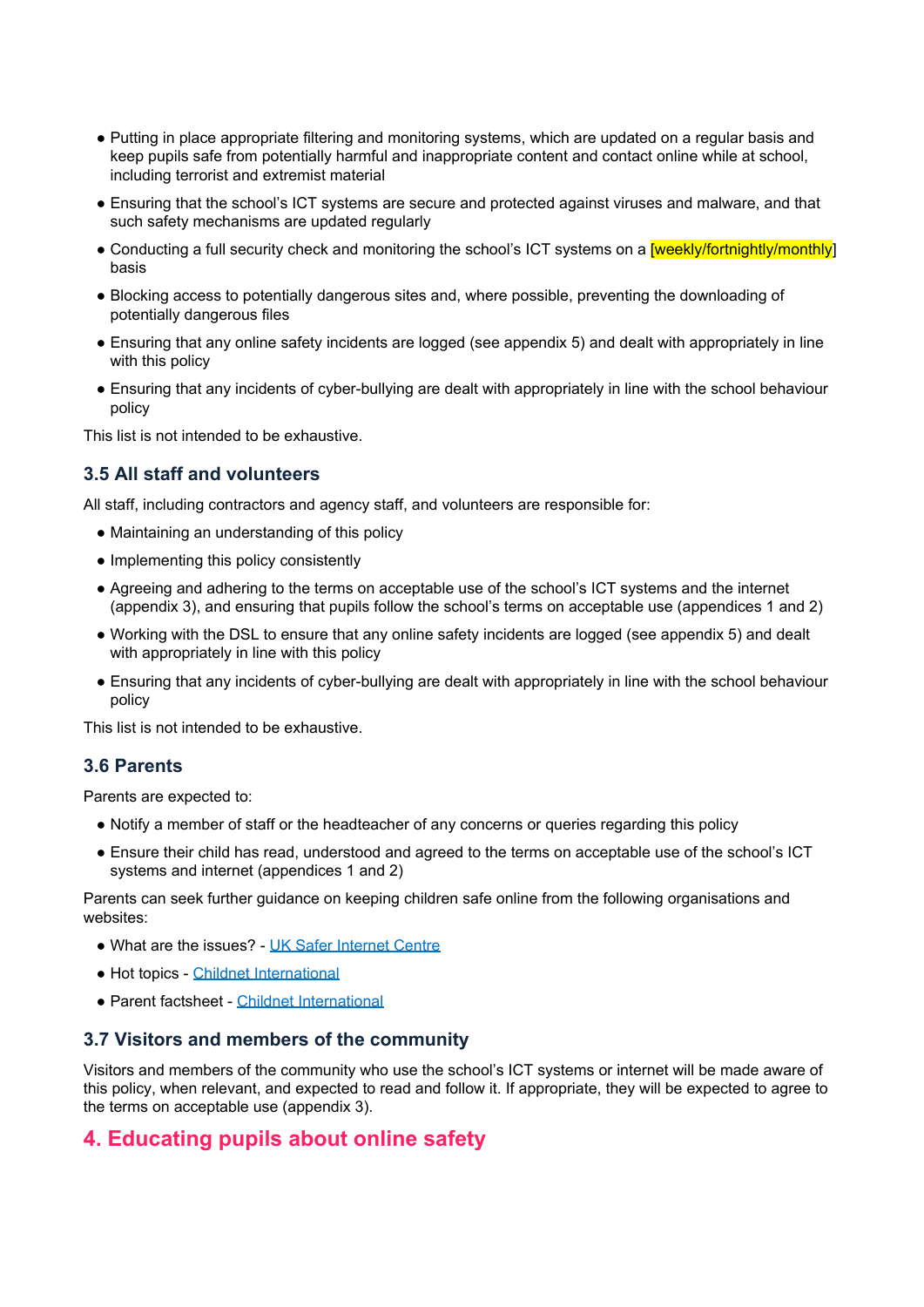Pupils will be taught about online safety as part of the curriculum:

From September 2020 **all** schools will have to teach:

● [Relationships](https://schoolleaders.thekeysupport.com/uid/66a1d83e-2fb9-411e-91f1-fe52a09d16d1/) and sex education and health education

At Wapping HIgh we will follow this guidance as follows:

In **Key Stage 3**, pupils will be taught to:

- Understand a range of ways to use technology safely, respectfully, responsibly and securely, including protecting their online identity and privacy
- Recognise inappropriate content, contact and conduct, and know how to report concerns

Pupils in **Key Stage 4** will be taught:

- To understand how changes in technology affect safety, including new ways to protect their online privacy and identity
- How to report a range of concerns

*By the end of secondary school, they will know:*

- *Their rights, responsibilities and opportunities online, including that the same expectations of behaviour apply in all contexts, including online*
- About online risks, including that any material someone provides to another has the potential to be shared *online and the difficulty of removing potentially compromising material placed online*
- Not to provide material to others that they would not want shared further and not to share personal *material which is sent to them*
- *What to do and where to get support to report material or manage issues online*
- *The impact of viewing harmful content*
- *That specifically sexually explicit material (e.g. pornography) presents a distorted picture of sexual behaviours, can damage the way people see themselves in relation to others and negatively affect how they behave towards sexual partners*
- *That sharing and viewing indecent images of children (including those created by children) is a criminal offence which carries severe penalties including jail*
- *How information and data is generated, collected, shared and used online*
- *How to identify harmful behaviours online (including bullying, abuse or harassment) and how to report, or find support, if they have been affected by those behaviours*

The safe use of social media and the internet will also be covered in other subjects where relevant.

<span id="page-5-0"></span>The school will use assemblies to raise pupils' awareness of the dangers that can be encountered online and may also invite speakers to talk to pupils about this.

#### **5. Educating parents about online safety**

The school will raise parents' awareness of internet safety in letters or other communications home, and in information via our website or virtual learning environment (VLE) **[edit as applicable**]. This policy will also be shared with parents.

Online safety will also be covered during parents' evenings.

If parents have any queries or concerns in relation to online safety, these should be raised in the first instance with the headteacher and/or the DSL.

<span id="page-5-1"></span>Concerns or queries about this policy can be raised with any member of staff or the headteacher.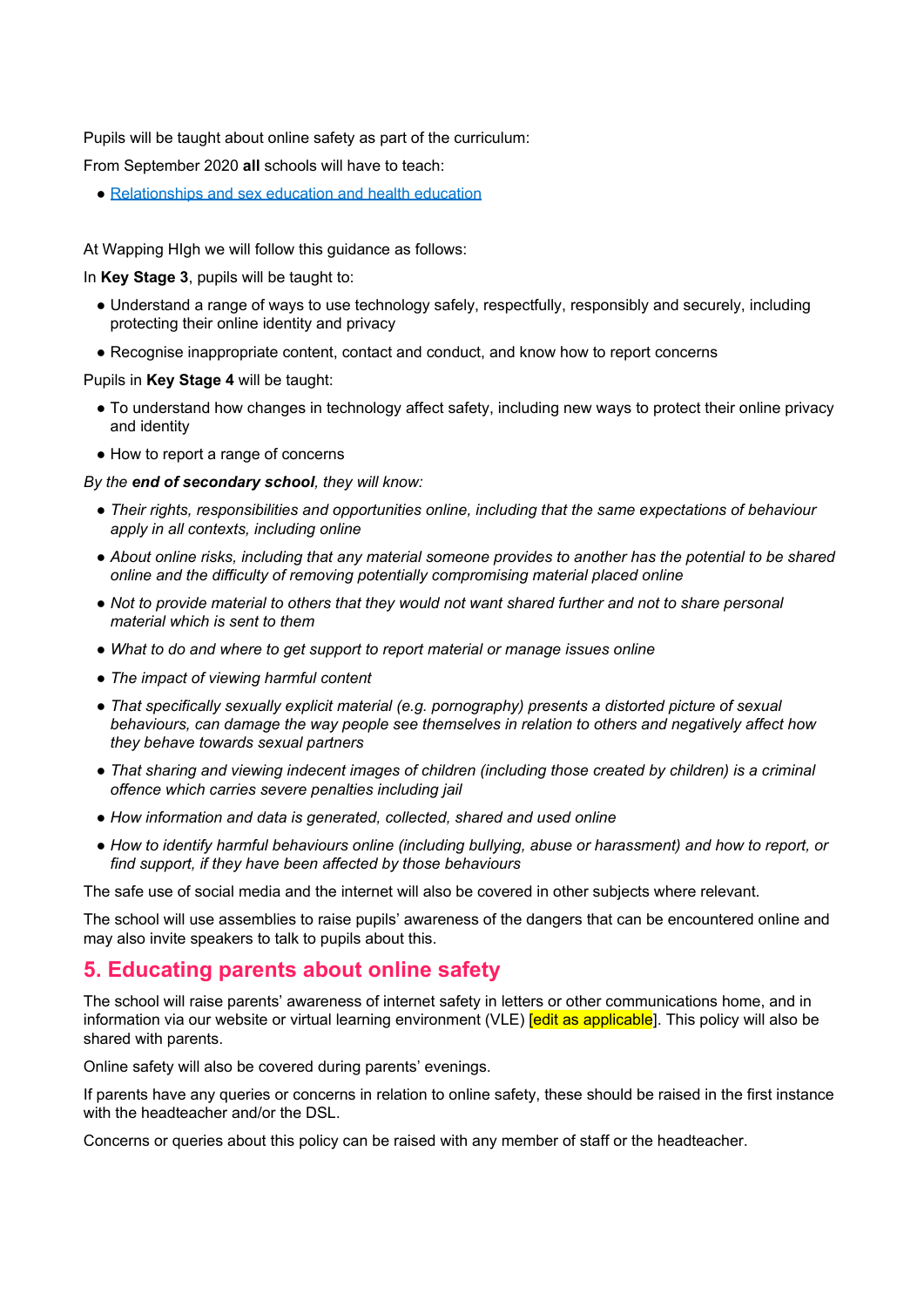# **6. Cyber-bullying**

#### **6.1 Definition**

Cyber-bullying takes place online, such as through social networking sites, messaging apps or gaming sites. Like other forms of bullying, it is the repetitive, intentional harming of one person or group by another person or group, where the relationship involves an imbalance of power. (See also the school behaviour policy.)

#### **6.2 Preventing and addressing cyber-bullying**

To help prevent cyber-bullying, we will ensure that pupils understand what it is and what to do if they become aware of it happening to them or others. We will ensure that pupils know how they can report any incidents and are encouraged to do so, including where they are a witness rather than the victim.

The school will actively discuss cyber-bullying with pupils, explaining the reasons why it occurs, the forms it may take and what the consequences can be. Form tutors will discuss cyber-bullying with their tutor groups, and the issue will be addressed in assemblies.

Teaching staff are also encouraged to find opportunities to use aspects of the curriculum to cover cyber-bullying. This includes personal, social, health and economic (PSHE) education, and other subjects where appropriate.

All staff, governors and volunteers (where appropriate) receive training on cyber-bullying, its impact and ways to support pupils, as part of safeguarding training (see section 11 for more detail).

The school also sends information/leaflets on cyber-bullying to parents so that they are aware of the signs, how to report it and how they can support children who may be affected.

In relation to a specific incident of cyber-bullying, the school will follow the processes set out in the school behaviour policy. Where illegal, inappropriate or harmful material has been spread among pupils, the school will use all reasonable endeavours to ensure the incident is contained.

The DSL will consider whether the incident should be reported to the police if it involves illegal material, and will work with external services if it is deemed necessary to do so.

#### **6.3 Examining electronic devices**

School staff have the specific power under the Education and Inspections Act 2006 (which has been increased by the Education Act 2011) to search for and, if necessary, delete inappropriate images or files on pupils' electronic devices, including mobile phones, iPads and other tablet devices, where they believe there is a 'good reason' to do so.

When deciding whether there is a good reason to examine or erase data or files on an electronic device, staff must reasonably suspect that the data or file in question has been, or could be, used to:

- Cause harm, and/or
- Disrupt teaching, and/or
- Break any of the school rules

If inappropriate material is found on the device, it is up to the staff member in conjunction with the DSL or other member of the senior leadership team to decide whether they should:

- Delete that material, or
- Retain it as evidence (of a criminal offence or a breach of school discipline), and/or
- Report it to the police

Any searching of pupils will be carried out in line with the DfE's latest guidance on [screening,](https://www.gov.uk/government/publications/searching-screening-and-confiscation) searching and [confiscation.](https://www.gov.uk/government/publications/searching-screening-and-confiscation)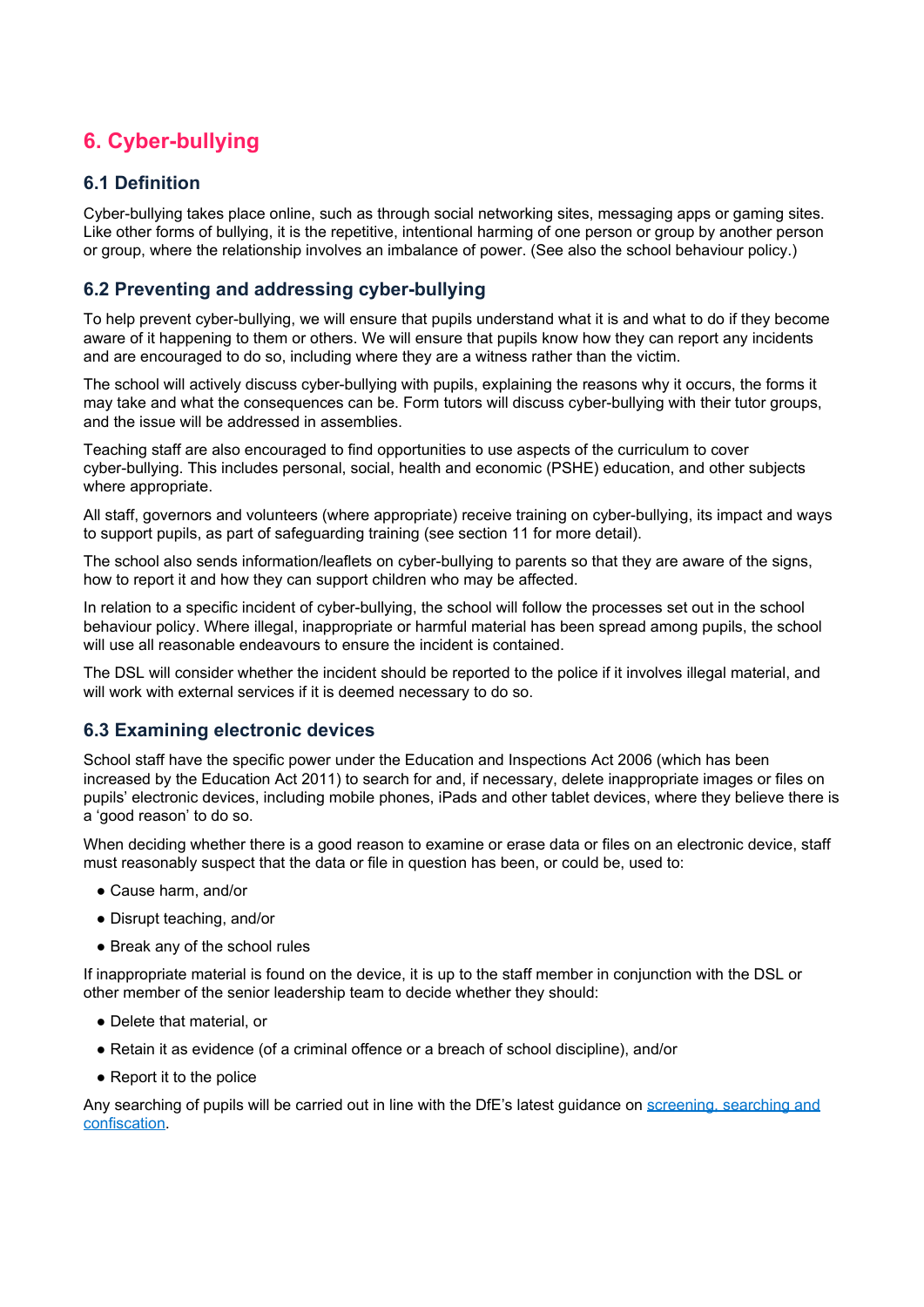<span id="page-7-0"></span>Any complaints about searching for or deleting inappropriate images or files on pupils' electronic devices will be dealt with through the school complaints procedure.

## **7. Acceptable use of the internet in school**

All pupils, parents, staff, volunteers and governors are expected to sign an agreement regarding the acceptable use of the school's ICT systems and the internet (appendices 1-3). Visitors will be expected to read and agree to the school's terms on acceptable use if relevant.

Use of the school's internet must be for educational purposes only, or for the purpose of fulfilling the duties of an individual's role.

We will monitor the websites visited by pupils, staff, volunteers, governors and visitors (where relevant) to ensure they comply with the above.

<span id="page-7-1"></span>More information is set out in the acceptable use agreements in appendices 1, 2 and 3.

#### **8. Pupils using mobile devices in school**

Pupils may bring mobile devices into school, but are not permitted to use them during:

- Lessons
- Tutor group time
- Clubs before or after school, or any other activities organised by the school

Any use of mobile devices in school by pupils must be in line with the acceptable use agreement (see appendices 1 and 2).

<span id="page-7-2"></span>Any breach of the acceptable use agreement by a pupil may trigger disciplinary action in line with the school behaviour policy, which may result in the confiscation of their device.

#### **9. Staff using work devices outside school**

Staff members using a work device outside school must not install any unauthorised software on the device and must not use the device in any way which would violate the school's terms of acceptable use, as set out in appendix 3.

Staff must ensure that their work device is secure and password-protected, and that they do not share their password with others. They must take all reasonable steps to ensure the security of their work device when using it outside school. Any USB devices containing data relating to the school must be encrypted.

If staff have any concerns over the security of their device, they must seek advice from the ICT manager.

<span id="page-7-3"></span>Work devices must be used solely for work activities.

#### **10. How the school will respond to issues of misuse**

Where a pupil misuses the school's ICT systems or internet, we will follow the procedures set out in our policies on **Attitudes to Learning and ICT and internet acceptable use**. The action taken will depend on the individual circumstances, nature and seriousness of the specific incident, and will be proportionate.

Where a staff member misuses the school's ICT systems or the internet, or misuses a personal device where the action constitutes misconduct, the matter will be dealt with in accordance with the **staff code of conduct**. The action taken will depend on the individual circumstances, nature and seriousness of the specific incident.

<span id="page-7-4"></span>The school will consider whether incidents which involve illegal activity or content, or otherwise serious incidents, should be reported to the police.

#### **11. Training**

All new staff members will receive training, as part of their induction, on safe internet use and online safeguarding issues including cyber-bullying and the risks of online radicalisation.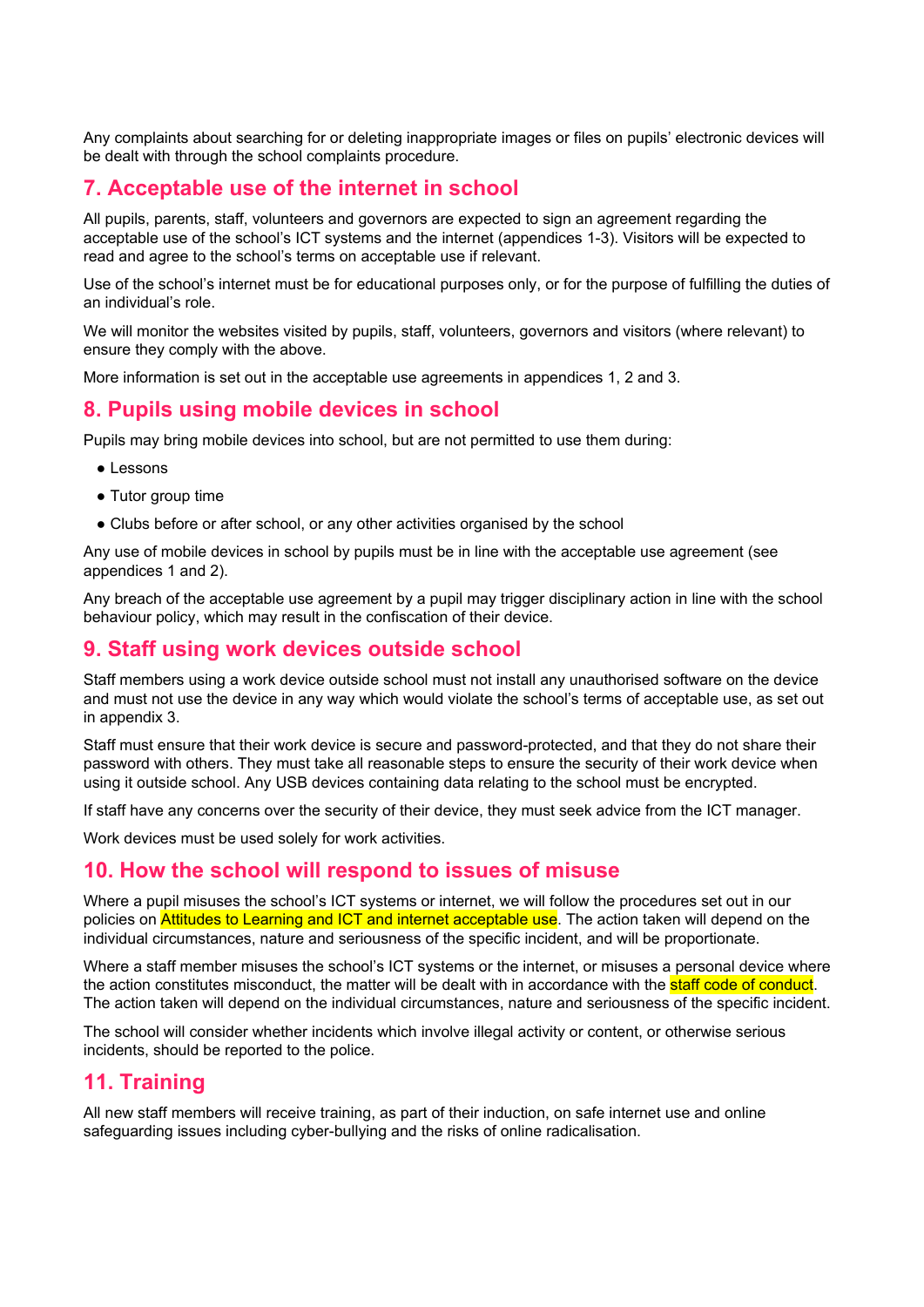All staff members will receive refresher training at least once each academic year as part of safeguarding training, as well as relevant updates as required (for example through emails, e-bulletins and staff meetings).

The DSL and deputies will undertake child protection and safeguarding training, which will include online safety, at least every 2 years. They will also update their knowledge and skills on the subject of online safety at regular intervals, and at least annually.

Governors will receive training on safe internet use and online safeguarding issues as part of their safeguarding training.

Volunteers will receive appropriate training and updates, if applicable.

<span id="page-8-0"></span>More information about safeguarding training is set out in our child protection and safeguarding policy.

#### **12. Monitoring arrangements**

The DSL logs behaviour and safeguarding issues related to online safety. An incident report log can be found in appendix 5.

<span id="page-8-1"></span>This policy will be reviewed every **[frequency]** by the **[job title**]. At every review, the policy will be shared with the governing board.

#### **13. Links with other policies**

This online safety policy is linked to our:

- Child protection and safeguarding policy
- Attitudes to Learning policy
- Staff disciplinary procedures
- Data protection policy and privacy notices
- Complaints procedure
- <span id="page-8-2"></span>● ICT and internet acceptable use policy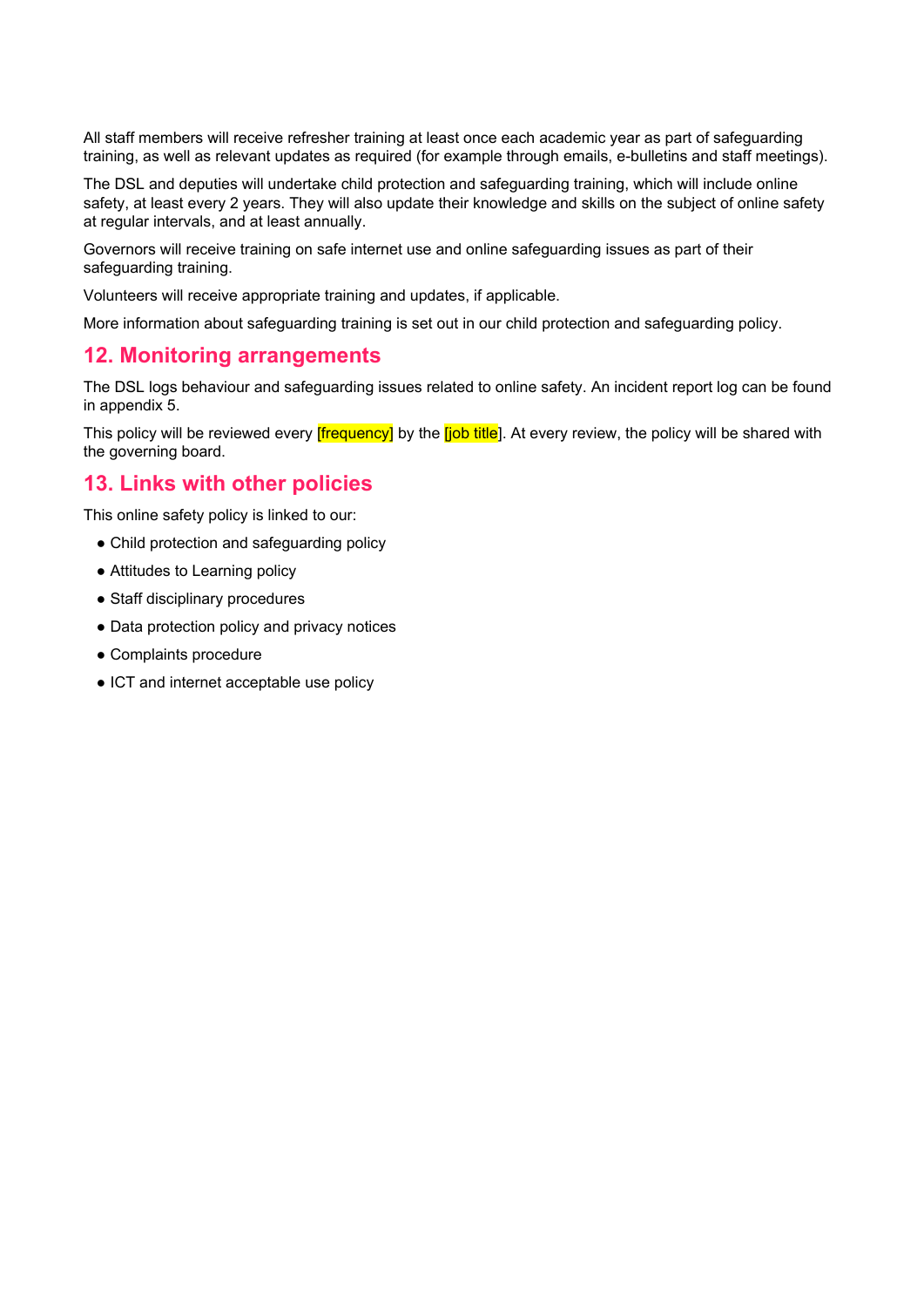# **Appendix 1: KS2, KS3 and KS4 acceptable use agreement (pupils and parents/carers)**

#### ACCEPTABLE USE OF THE SCHOOL'S ICT SYSTEMS AND INTERNET: AGREEMENT FOR PUPILS AND PARENTS/CARERS

#### **Name of pupil:**

#### **I will read and follow the rules in the acceptable use agreement policy**

#### **When I use the school's ICT systems (like computers) and get onto the internet in school I will:**

- Always use the school's ICT systems and the internet responsibly and for educational purposes only
- Only use them when a teacher is present, or with a teacher's permission
- Keep my username and passwords safe and not share these with others
- Keep my private information safe at all times and not give my name, address or telephone number to anyone without the permission of my teacher or parent/carer
- Tell a teacher (or sensible adult) immediately if I find any material which might upset, distress or harm me or others
- Always log off or shut down a computer when I'm finished working on it

#### **I will not:**

- Access any inappropriate websites including: social networking sites, chat rooms and gaming sites unless my teacher has expressly allowed this as part of a learning activity
- Open any attachments in emails, or follow any links in emails, without first checking with a teacher
- Use any inappropriate language when communicating online, including in emails
- Log in to the school's network using someone else's details
- Arrange to meet anyone offline without first consulting my parent/carer, or without adult supervision
- **If I bring a personal mobile phone or other personal electronic device into school:**
	- I will not use it during lessons, tutor group time, clubs or other activities organised by the school, without a teacher's permission
	- I will use it responsibly, and will not access any inappropriate websites or other inappropriate material or use inappropriate language when communicating online

#### I agree that the school will monitor the websites I visit and that there will be consequences if I don't **follow the rules.**

<span id="page-9-0"></span>

| Signed (pupil):                                                                                                                                                                                                                                                                                                                                                              | Date: |
|------------------------------------------------------------------------------------------------------------------------------------------------------------------------------------------------------------------------------------------------------------------------------------------------------------------------------------------------------------------------------|-------|
| <b>Parent/carer's agreement:</b> I agree that my child can use the school's ICT systems and internet when<br>appropriately supervised by a member of school staff. I agree to the conditions set out above for pupils<br>using the school's ICT systems and internet, and for using personal electronic devices in school, and will<br>make sure my child understands these. |       |
| Signed (parent/carer):                                                                                                                                                                                                                                                                                                                                                       | Date: |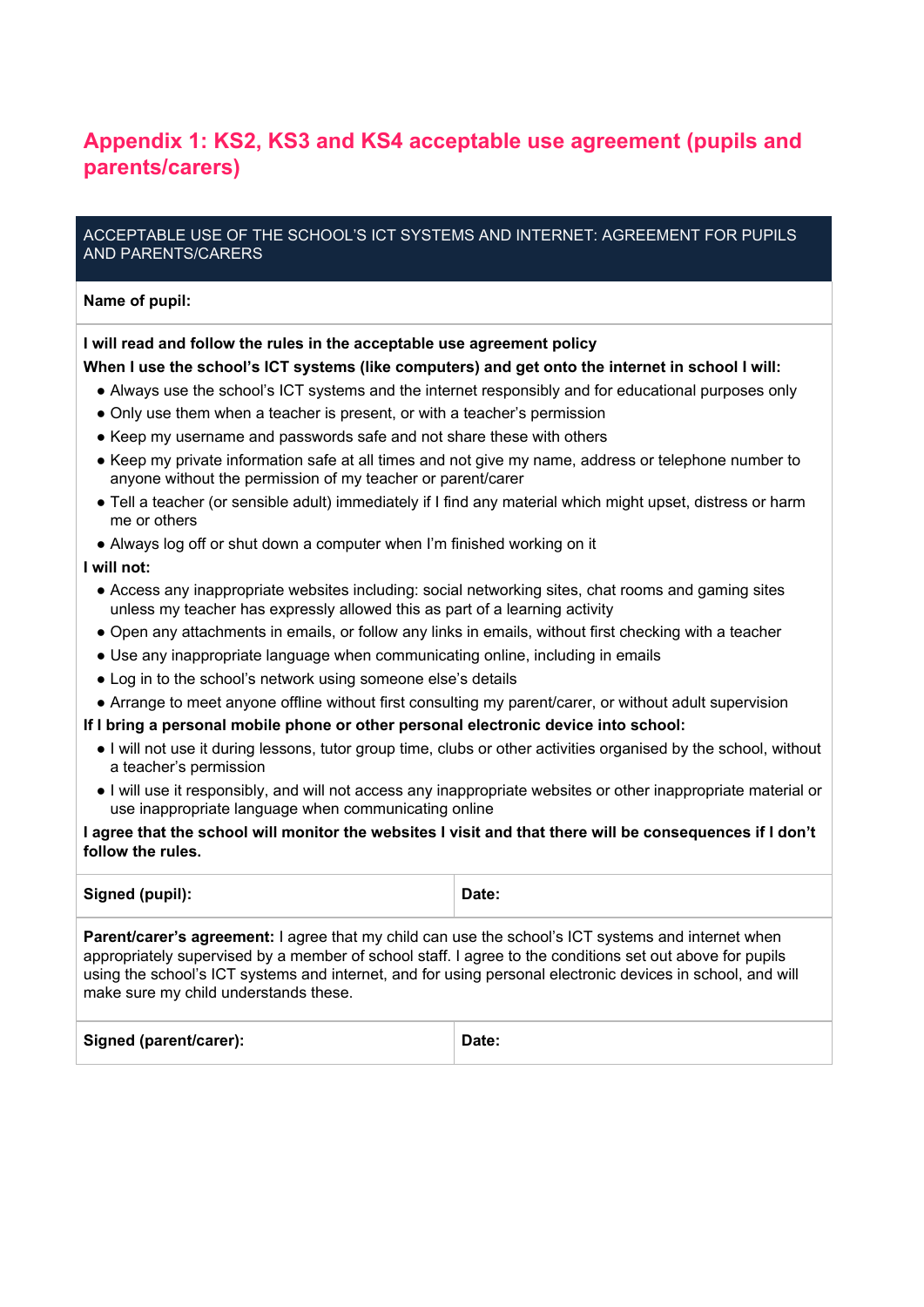## **Appendix 2: acceptable use agreement (staff, governors, volunteers and visitors)**

#### ACCEPTABLE USE OF THE SCHOOL'S ICT SYSTEMS AND INTERNET: AGREEMENT FOR STAFF, GOVERNORS,VOLUNTEERS AND VISITORS

**Name of staff member/governor/volunteer/visitor:**

**When using the school's ICT systems and accessing the internet in school, or outside school on a work device (if applicable), I will not:**

- Access, or attempt to access inappropriate material, including but not limited to material of a violent, criminal or pornographic nature (or create, share, link to or send such material)
- Use them in any way which could harm the school's reputation
- Access social networking sites or chat rooms
- Use any improper language when communicating online, including in emails or other messaging services
- Install any unauthorised software, or connect unauthorised hardware or devices to the school's network
- Share my password with others or log in to the school's network using someone else's details
- Take photographs of pupils without checking with teachers first
- Share confidential information about the school, its pupils or staff, or other members of the community
- Access, modify or share data I'm not authorised to access, modify or share
- Promote private businesses, unless that business is directly related to the school

I will only use the school's ICT systems and access the internet in school, or outside school on a work device, for educational purposes or for the purpose of fulfilling the duties of my role.

I agree that the school will monitor the websites I visit and my use of the school's ICT facilities and systems.

I will take all reasonable steps to ensure that work devices are secure and password-protected when using them outside school, and keep all data securely stored in accordance with this policy and the school's data protection policy.

I will let the designated safeguarding lead (DSL) and ICT manager know if a pupil informs me they have found any material which might upset, distress or harm them or others, and will also do so if I encounter any such material.

I will always use the school's ICT systems and internet responsibly, and ensure that pupils in my care do so too.

<span id="page-10-0"></span>

| Signed (staff member/governor/volunteer/visitor): | Date: |
|---------------------------------------------------|-------|
|                                                   |       |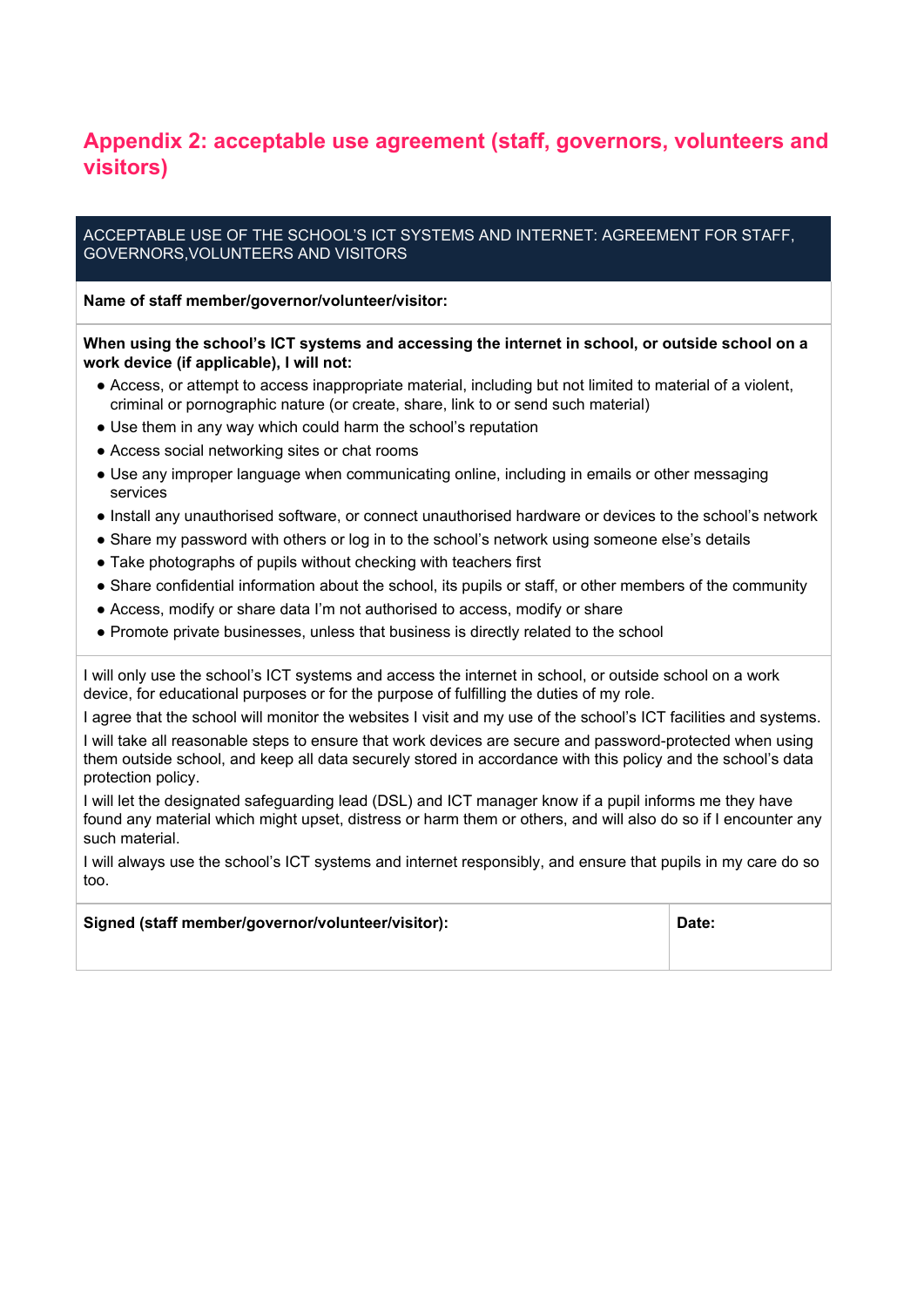# **Appendix 3: online safety training needs – self audit for staff**

<span id="page-11-0"></span>

| ONLINE SAFETY TRAINING NEEDS AUDIT                                                                               |                                    |
|------------------------------------------------------------------------------------------------------------------|------------------------------------|
| Name of staff member/volunteer:                                                                                  | Date:                              |
| Question                                                                                                         | Yes/No (add comments if necessary) |
| Do you know the name of the person who has lead<br>responsibility for online safety in school?                   |                                    |
| Do you know what you must do if a pupil approaches<br>you with a concern or issue?                               |                                    |
| Are you familiar with the school's acceptable use<br>agreement for staff, volunteers, governors and<br>visitors? |                                    |
| Are you familiar with the school's acceptable use<br>agreement for pupils and parents?                           |                                    |
| Do you regularly change your password for accessing<br>the school's ICT systems?                                 |                                    |
| Are you familiar with the school's approach to tackling<br>cyber-bullying?                                       |                                    |
| Are there any areas of online safety in which you<br>would like training/further training?                       |                                    |